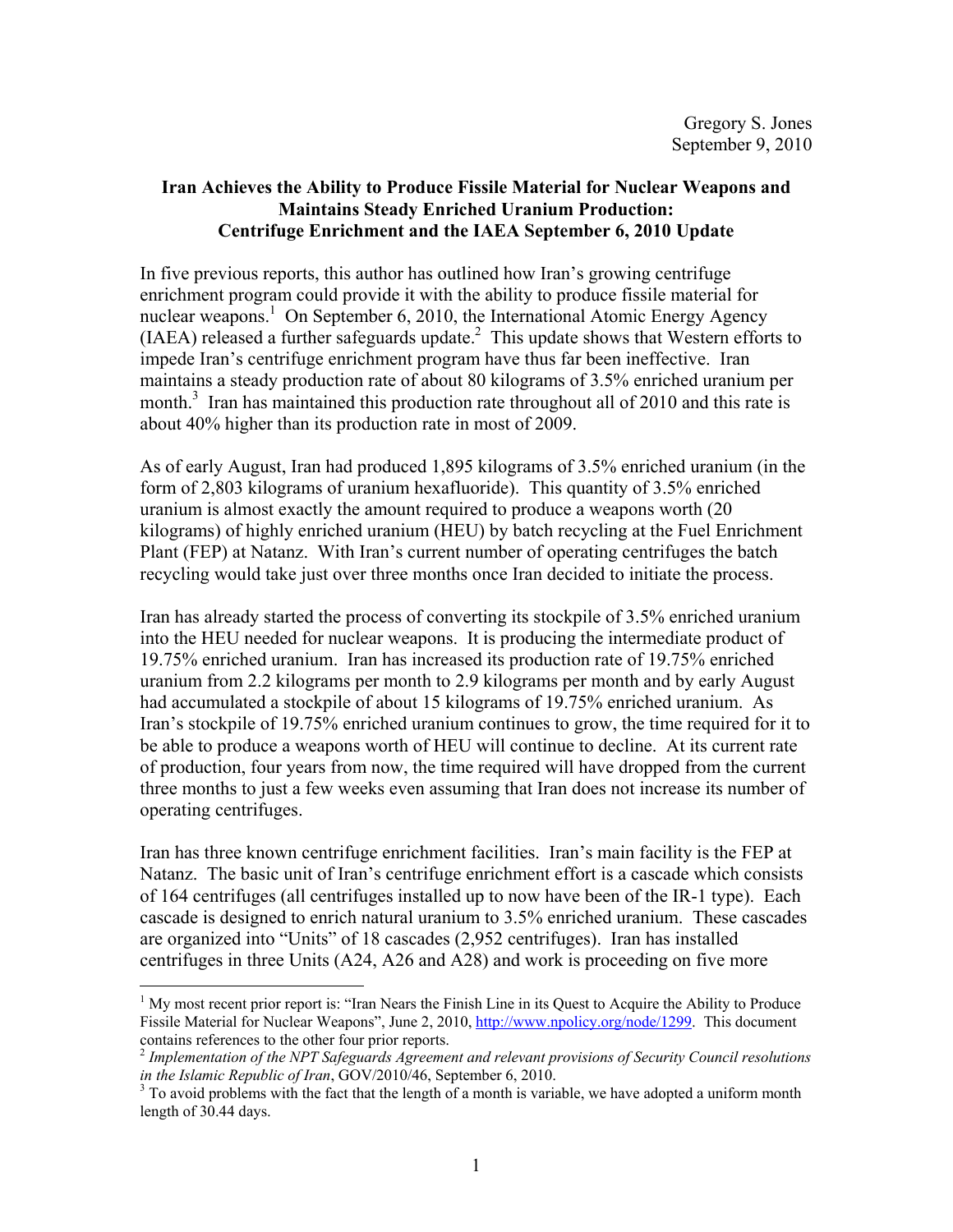Units (A21, A22, A23, A25 and A27). Also at Natanz, Iran has the Pilot Fuel Enrichment Plant (PFEP) which is used to test a number of more advanced centrifuge designs. These are usually as single centrifuges or small ten or twenty centrifuge test cascades. There are two full cascades each with 164 IR-1 type centrifuges at the PFEP. Finally Iran is constructing an enrichment facility near Qom. Known as the Fordow Fuel Enrichment Plant (FFEP), this plant's construction was started clandestinely in violation of its IAEA safeguards. Its existence was only revealed by Iran in September 2009 after Iran believed that the plant had been discovered by the West. No centrifuges have yet been installed at FFEP.

Iran began producing 3.5% enriched uranium at the FEP in 2007. According to the latest IAEA update as of August 6, 2010, Iran had produced a total of 1,895 kilograms of 3.5% enriched uranium (in the form of 2,803 kilograms of uranium hexafluoride).<sup>4</sup> This is an increase of 254 kilograms since May 1, 2010. The rate of production over this period was 80 kilograms per month which is about the same as it as been for all of 2010 and represents about a 40% increase over the rate in 2009.<sup>5</sup> As has been shown in my prior analysis and illustrated again in Table 1, Iran needed around 1,900 kilograms of 3.5% enriched uranium to be able to produce 20 kilograms of HEU by batch recycling at the FEP. Iran has now achieved this goal and can produce the HEU whenever it wishes. Using Iran's currently operating centrifuges at the FEP, the batch recycling would take a little more than 3 months.

#### **Table 1**

## **Time, Product and Feed Requirements for the Production of 20 kg of HEU by Batch Recycling at the FEP (23 Operating Cascades, 3,772 Centrifuges, 0.89 SWU per Centrifuge-Year)**

| Cycle  | <b>Product Enrichment</b> | Feed Enrichment | Time for Cycle |
|--------|---------------------------|-----------------|----------------|
|        | and Quantity              | and Quantity    | (Days)         |
| First  | 19.75%                    | 3.5%            |                |
|        | $157$ kg                  | $1,860$ kg      |                |
| Second | 90.0%                     | 19.75%          |                |
|        | $20 \text{ kg}$           | 153 kg          |                |
| Total  |                           |                 | $94*$          |

\*Includes four days to account for equilibrium and cascade fill time. The total time has been reduced by nine days to account for the 18 kilograms of 19.75% enriched uranium that Iran will have produced by the first part of September 2010.

 4 Note that 210 kilograms of the 3.5% enrich uranium has already been further enriched at the PFEP (see below).

<sup>&</sup>lt;sup>5</sup> From January 29, 2010 to May 1, 2010, the average production rate was 81 kilograms per month, from November 23, 2009 to January 29, 2010 the average production rate was 78 kilograms per month whereas from January 31, 2009 to November 22, 2009 the production rate was only 57 kilograms per month.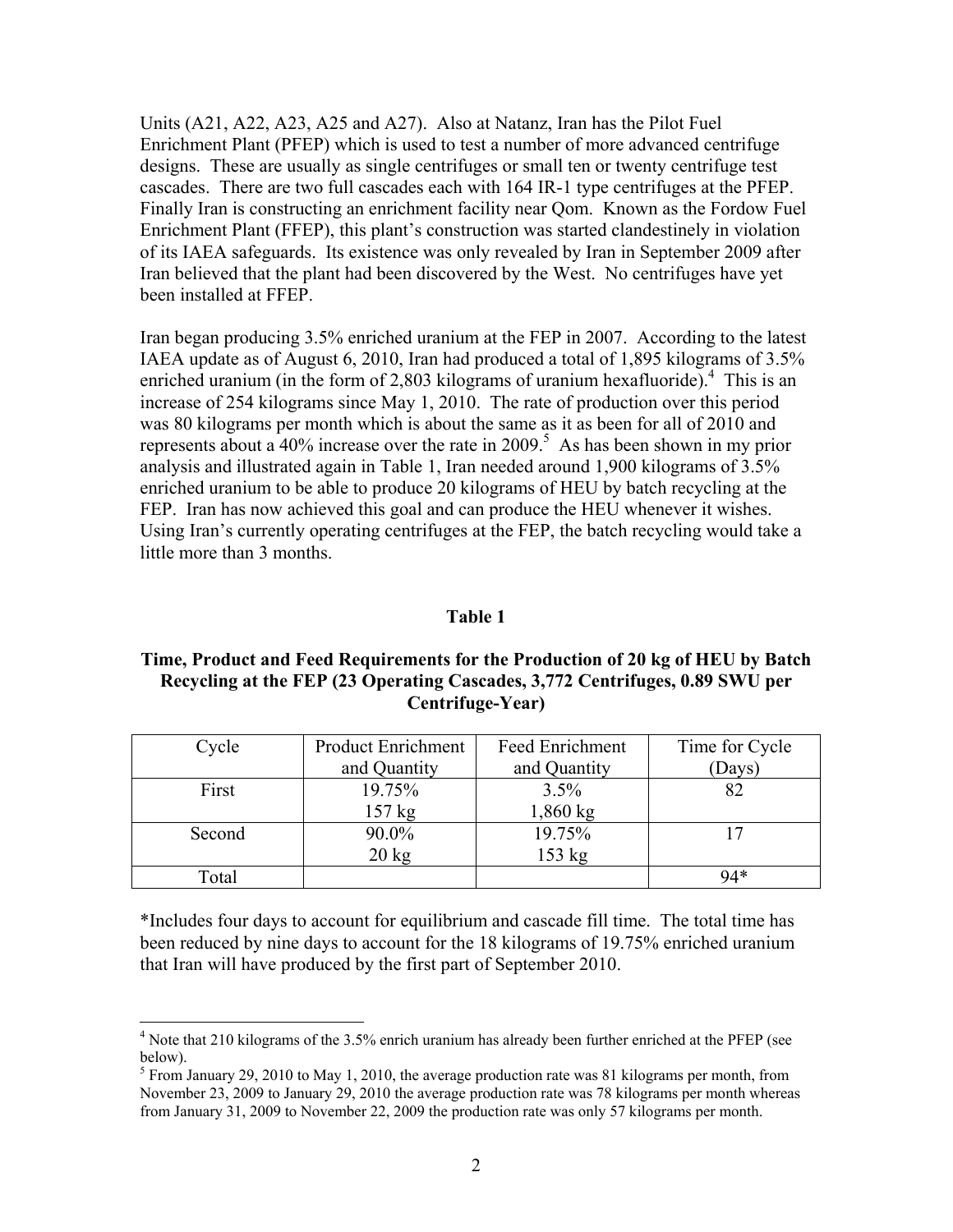The latest IAEA update indicates that Iran has installed all 18 cascades in A24, A26 and A28. This is a total of 54 cascades (8,856 centrifuges). However, as of August 28, 2010 only 23 cascades (3,772 centrifuges—17 cascades in A24 and 6 cascades in A26) were actually producing enriched uranium. The reason that the additional cascades continue to be non-operational is unclear. At the last update Iran had 24 cascades in operation so that the decrease to 23 operating cascades should represent a 4% decrease in the amount of 3.5% enriched uranium produced. However, the real decrease was only about 2% which would imply a 2% increase in the amount of enrichment output per centrifuge (0.89 SWU per centrifuge-year). <sup>6</sup> The 3,772 centrifuges producing 0.89 SWU per centrifuge-year currently gives the FEP a total enrichment output of about 3,400 SWU per year. If all 54 cascades (8,856 centrifuges) were to become operational then the time to produce a weapon's worth of HEU by batch recycling at the FEP would drop to just 43 days (see table 2).

## **Table 2**

### **Time, Product and Feed Requirements for the Production of 20 kg of HEU by Batch Recycling at the FEP (54 Operating Cascades, 8,856 Centrifuges, 0.89 SWU per Centrifuge-Year)**

| Cycle  | <b>Product Enrichment</b> | Feed Enrichment  | Time for Cycle |
|--------|---------------------------|------------------|----------------|
|        | and Quantity              | and Quantity     | Days)          |
| First  | 19.75%                    | 3.5%             | 36             |
|        | $162$ kg                  | $1,920$ kg       |                |
| Second | 90.0%                     | 19.75%           |                |
|        | $20 \text{ kg}$           | $153 \text{ kg}$ |                |
| Гоtal  |                           |                  | 43*            |

\*Includes four days to account for equilibrium and cascade fill time. The total time has been reduced by four days to account for the 18 kilograms of 19.75% enriched uranium that Iran will have produced by the first part of September 2010.

As was reported in the last IAEA update, Iran is using one of its 164 centrifuge cascades at the PFEP to process 3.5% enriched uranium into 19.75% enriched uranium. As of August 2, 2010 Iran had produced 15 kilograms of 19.75% enriched uranium (in the form of 22 kilograms of uranium hexafluoride). The production rate has increased from 2.2 kilograms per month to 2.9 kilograms per month during the interval April 8, 2010 to August 20, 2010. At this production rate Iran will have produced a total of about 18 kilograms of 19.75% enriched uranium by the first part of September 2010.

Iran's production of 19.75% enriched uranium means that it is moving even closer to the production of HEU. Iran is carrying out the first enrichment cycle shown in Tables 1 and

<sup>&</sup>lt;sup>6</sup> Another possibility is that Iran actually operated 24 cascades during much of this reporting period and there just happened to be 23 in operation when the plant was inspected by the IAEA.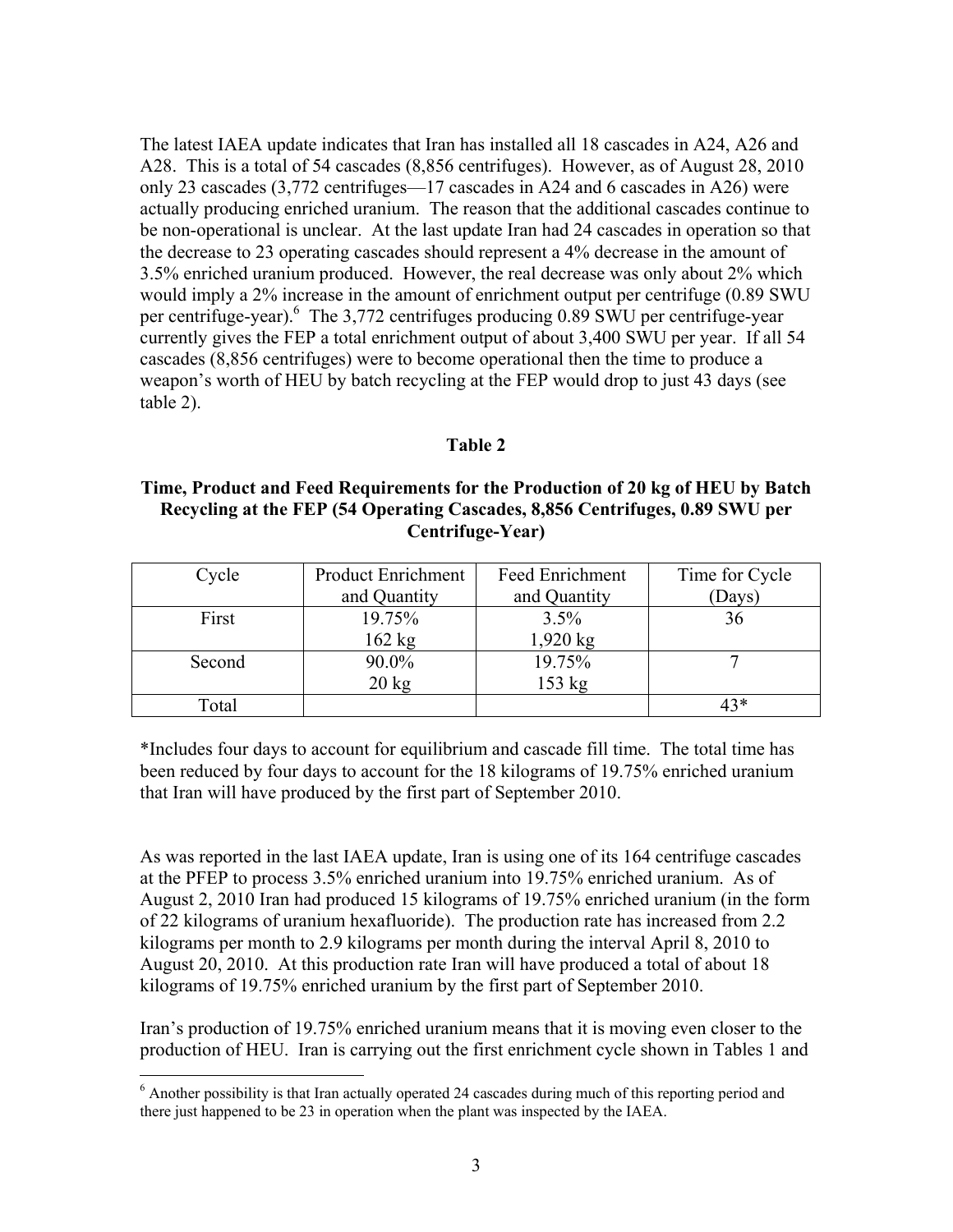2, albeit at a low rate. Given that Iran would need about 160 kilograms of 19.75% enriched uranium per weapon's worth of HEU, the current rate will only produce this amount of 19.75% enriched uranium by about October 2014. However, Iran could easily achieve this goal much faster. Having established the principle that it can produce 19.75% enriched uranium while under IAEA safeguards, Iran would not need to limit this effort to only one cascade. For example if it were to use 3 cascades instead, the time required would only be sixteen months i.e. January 2012.<sup>7</sup> Even if Iran were to continue to use only one cascade to produce the 19.75% enriched uranium, the time required to produce HEU by batch recycling at the FEP will decline since less 19.75% enriched uranium would need to be produced in the first cycle. This effect is shown in Tables 1 and 2 for the 18 kilogram stockpile of 19.75% enriched uranium that Iran has produced by the first part of September 2010. As Iran's stockpile grows even larger, the times shown in Tables 1 and 2 will be further reduced.

Another important development at the PFEP is that Iran has installed a second 164 centrifuge cascade. According to Iranian statements to the IAEA, the purpose of this second cascade is not to increase Iran's rate of 19.75% enriched uranium production but rather to strip the tails produced by the cascade that is producing the 19.75% enriched uranium. Iran produces the 19.75% enriched uranium by using 3.5% enriched feed along with its standard 164 centrifuge cascade. With this setup the tails produced would be about 2% enriched uranium. Leaving this material fallow would waste a good deal of U-235. Iran designed the second cascade to reduce the tails enrichment from 2% to about natural concentration i.e. about 0.7%.<sup>8</sup> This stripping cascade started operation on July 13, 2010.

This development has a significant impact on the amount of 3.5% enriched uranium Iran would need to use to produce a weapon's worth of HEU. Our calculations in Tables 1 and 2 assumed no stripping of the intermediate tails and as a result about 1,900 kilograms of 3.5% is needed. But by reducing the tails produced by the first recycle from 2% to 0.7%, the required amount of 3.5% enriched uranium feed would drop to about 1,100 kilograms. This means that by having already produced about 1,900 kilograms of 3.5% enriched uranium, Iran is well on its way to having the 2,200 kilograms of 3.5% enriched uranium needed to produce the HEU required for two nuclear weapons.

This development illustrates that in the long-term, Iran intends to use its 3.5% enriched uranium stockpile more efficiently and produce more HEU from a given amount of 3.5% enriched uranium. Ultimately if Iran were to strip the tails from the second recycle stage shown in Tables 1 and 2 (which would be about  $9.2\%$  enriched uranium)<sup>9</sup>, then Iran could produce a weapon's worth of HEU from about 600 kilograms of 3.5% enriched uranium feed. Likewise the amount of 19.75% enriched uranium required to produce a

 $7$  There is space for four additional cascades at the PFEP but assuming that each enriching cascades will have a stripping cascade attached (see next paragraph), two additional cascades producing 19.75% enriched uranium could be installed.

<sup>&</sup>lt;sup>8</sup> The 0.7% enriched uranium could then be used as feed at the FEP.

 $9$  If the 9.2% tails were stripped to 3.5% enriched uranium then this recovered material could be fed back into the enrichment process.